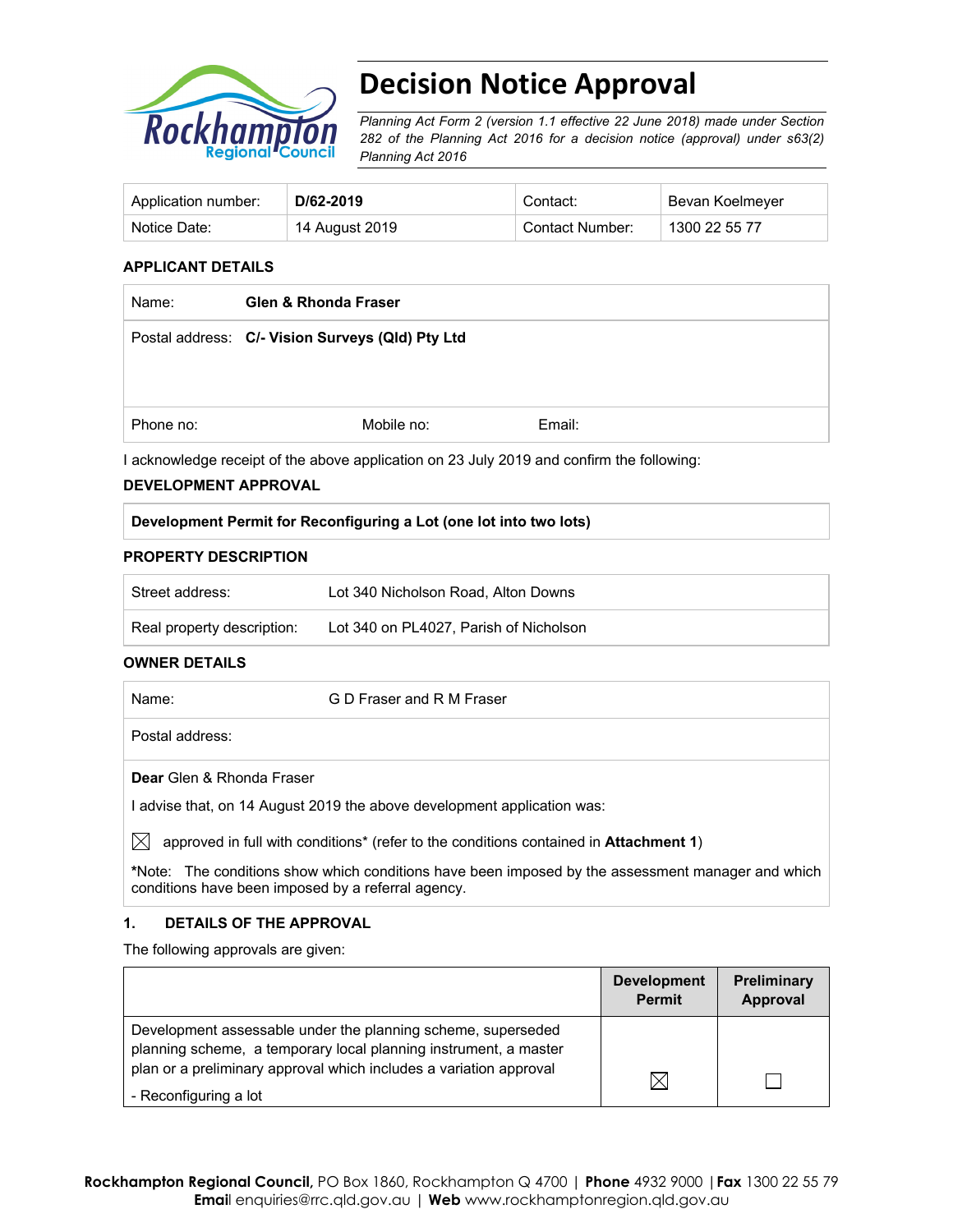## **2. CONDITIONS**

This approval is subject to the conditions in Attachment 1.

# **3. FURTHER DEVELOPMENT PERMITS REQUIRED** NIL

#### **4. THE APPROVED PLANS**

**The approved development must be completed and maintained generally in accordance with the approved drawings and documents:** 

| Drawing/report title | <b>Prepared by</b>    | <b>Date</b> | Reference number | <b>Revision</b> |
|----------------------|-----------------------|-------------|------------------|-----------------|
| Proposal Plan        | <b>Vision Survevs</b> | 8 May 2019  | 18732-PP-02      |                 |

# **5. CURRENCY PERIOD FOR THE APPROVAL (s.85 of the** *Planning Act***)**

The standard currency periods stated in section 85 of *Planning Act 2016* apply to each aspect of development in this approval, if not stated in the conditions of approval attached.

#### **6. STATEMENT OF REASONS**

| <b>Description of the</b><br>development           | The proposed development is for Reconfiguring a Lot (one lot into two lots)                                                                                                                                                                                                                                                                                                            |  |  |  |
|----------------------------------------------------|----------------------------------------------------------------------------------------------------------------------------------------------------------------------------------------------------------------------------------------------------------------------------------------------------------------------------------------------------------------------------------------|--|--|--|
| <b>Reasons for</b><br><b>Decision</b>              | The proposed reconfiguration complies with the minimum lot size<br>a)<br>requirement and is compatible with the rural amenity of the surrounding area;<br>Assessment of the development against the relevant zone purpose, planning<br>b)<br>scheme codes and planning scheme policies demonstrates that the<br>proposed development will not cause significant adverse impacts on the |  |  |  |
|                                                    | surrounding natural environment, built environment and infrastructure,<br>community facilities, or local character and amenity; and                                                                                                                                                                                                                                                    |  |  |  |
|                                                    | The proposed development does not compromise the relevant State<br>C)<br>Planning Policy.                                                                                                                                                                                                                                                                                              |  |  |  |
| <b>Assessment</b><br><b>Benchmarks</b>             | The proposed development was assessed against the following assessment<br>benchmarks:                                                                                                                                                                                                                                                                                                  |  |  |  |
|                                                    | Rural zone code;<br>$\bullet$                                                                                                                                                                                                                                                                                                                                                          |  |  |  |
|                                                    | Access, parking and transport code;<br>$\bullet$                                                                                                                                                                                                                                                                                                                                       |  |  |  |
|                                                    | Filling and excavation code;<br>$\bullet$                                                                                                                                                                                                                                                                                                                                              |  |  |  |
|                                                    | Landscape code;<br>$\bullet$                                                                                                                                                                                                                                                                                                                                                           |  |  |  |
|                                                    | Reconfiguring a lot code;<br>$\bullet$                                                                                                                                                                                                                                                                                                                                                 |  |  |  |
|                                                    | Stormwater management code;<br>$\bullet$                                                                                                                                                                                                                                                                                                                                               |  |  |  |
|                                                    | Water and sewer code; and<br>$\bullet$                                                                                                                                                                                                                                                                                                                                                 |  |  |  |
|                                                    | Airport environs overlay code.<br>$\bullet$                                                                                                                                                                                                                                                                                                                                            |  |  |  |
| <b>Compliance with</b><br>assessment<br>benchmarks | The development was assessed against all of the assessment benchmarks listed<br>above and wholly complies with all of these without exception.                                                                                                                                                                                                                                         |  |  |  |
| <b>Matters prescribed</b>                          | The State Planning Policy - Part E;<br>(i)                                                                                                                                                                                                                                                                                                                                             |  |  |  |
| by regulation                                      | The Central Queensland Regional Plan;<br>(ii)                                                                                                                                                                                                                                                                                                                                          |  |  |  |
|                                                    | The Rockhampton Region Planning Scheme 2015; and<br>(iii)                                                                                                                                                                                                                                                                                                                              |  |  |  |
|                                                    | The common material, being the material submitted with the application.<br>(iv)                                                                                                                                                                                                                                                                                                        |  |  |  |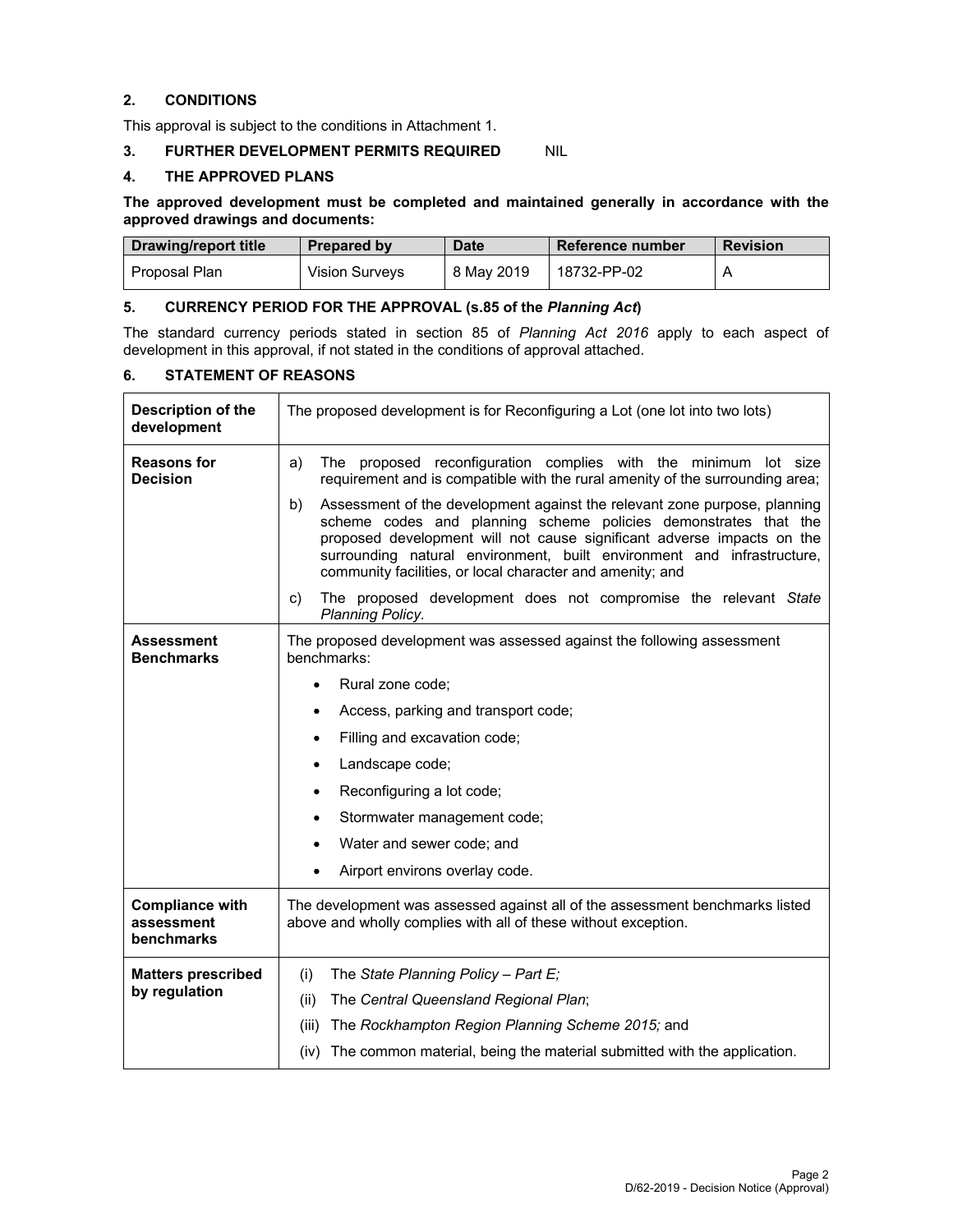# **7. APPEAL RIGHTS**

The rights of an applicant to appeal to a tribunal or the Planning and Environment Court against a decision about a development application are set out in chapter 6, part 1 of the *Planning Act 2016*. There may also be a right to make an application for a declaration by a tribunal (see chapter 6, part 2 of the *Planning Act 2016).*

#### *Appeal by an applicant*

An applicant for a development application may appeal to the Planning and Environment Court against the following:

- the refusal of all or part of the development application
- a provision of the development approval
- the decision to give a preliminary approval when a development permit was applied for
- a deemed refusal of the development application.

An applicant may also have a right to appeal to the Development tribunal. For more information, see schedule 1 of the *Planning Act 2016*.

The timeframes for starting an appeal in the Planning and Environment Court are set out in section 229 of the *Planning Act 2016*.

**Attachment 2** is an extract from the *Planning Act 2016* that sets out the applicant's appeal rights and the appeal rights of a submitter.

#### **8. WHEN THE DEVELOPMENT APPROVAL TAKES EFFECT**

This development approval takes effect:

From the time the decision notice is given – if there is no submitter and the applicant does not appeal the decision to the court.

Or

- When the submitter's appeal period ends – if there is a submitter and the applicant does not appeal the decision to the court.

Or

Subject to the decision of the court, when the appeal is finally decided  $-$  if an appeal is made to the court.

#### **9. ASSESSMENT MANAGER**

| <b>ACTING COORDINATOR</b><br><b>DEVELOPMENT ASSESSMENT</b> | Name: | Thomas Gardiner | Signature: | Date: 14 August 2019 |
|------------------------------------------------------------|-------|-----------------|------------|----------------------|
|                                                            |       |                 |            |                      |

## **Attachment 1 – Conditions of the approval**

*Part 1* **–** *Conditions imposed by the assessment manager [Note: where a condition is imposed about infrastructure under Chapter 4 of the Planning Act 2016, the relevant provision of the Act under which this condition was imposed must be specified.]*

## **Attachment 2—Extract on appeal rights**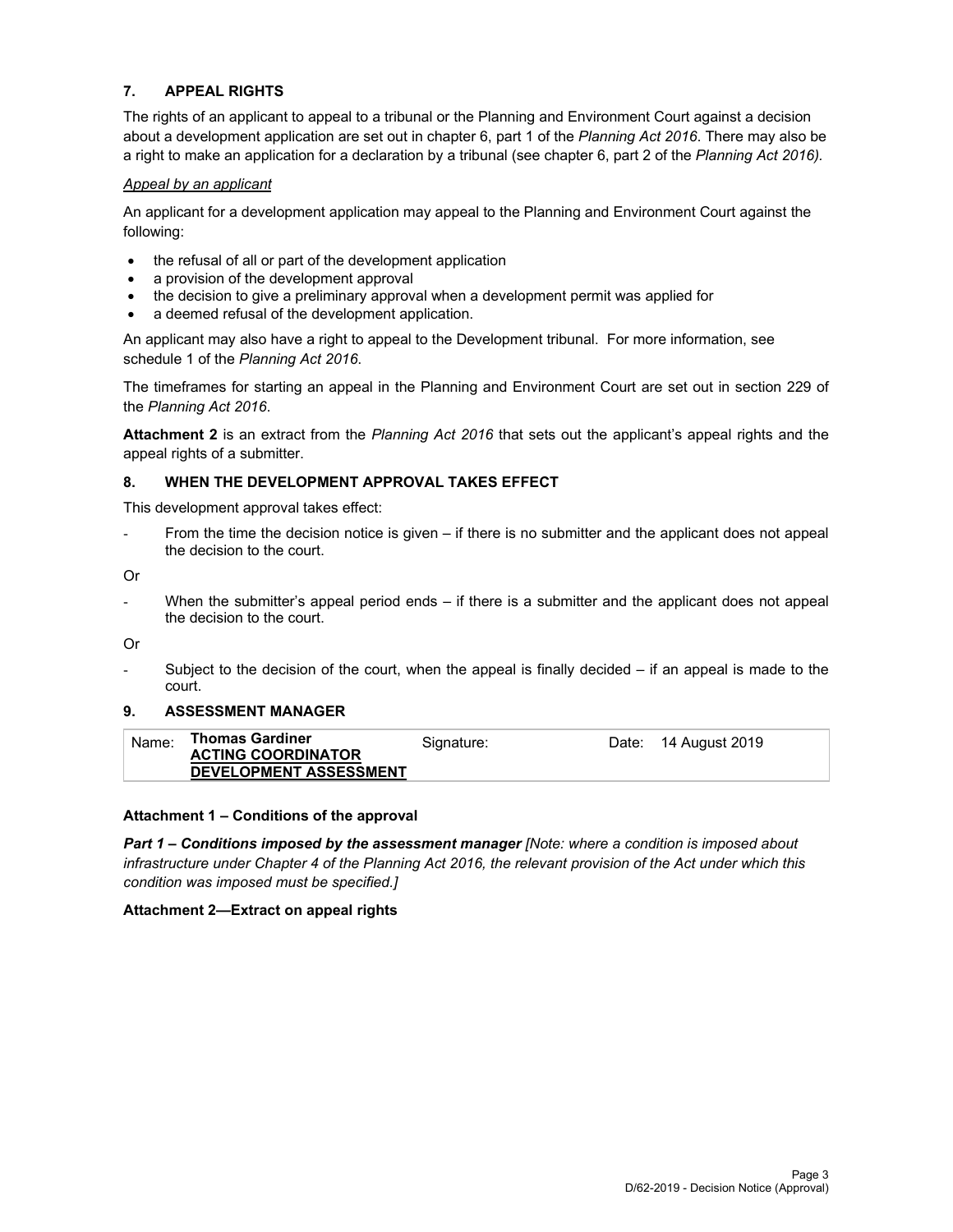

# **Attachment 1 – Part 1 Rockhampton Regional Council Conditions**

*Planning Act 2016* 

# 1.0 ADMINISTRATION

- 1.1 The Developer and his employee, agent, contractor or invitee is responsible for ensuring compliance with the conditions of this development approval.
- 1.2 Where these Conditions refer to "Council" in relation to requiring Council to approve or to be satisfied as to any matter, or conferring on the Council a function, power or discretion, that role may be fulfilled in whole or in part by a delegate appointed for that purpose by the Council.
- 1.3 All conditions, works, or requirements of this development approval must be undertaken and completed:
	- 1.3.1 to Council's satisfaction;
	- 1.3.2 at no cost to Council; and
	- 1.3.3 prior to the issue of the Survey Plan Approval Certificate,

unless otherwise stated.

- 1.4 Infrastructure requirements of this development approval must be contributed to the relevant authorities, where applicable, at no cost to Council, prior to the issue of the Survey Plan Approval Certificate, unless otherwise stated.
- 1.5 All works must be designed, constructed and maintained in accordance with the relevant Council policies, guidelines and standards, unless otherwise stated.
- 1.6 All engineering drawings/specifications, design and construction works must be in accordance with the requirements of the relevant *Australian Standards* and must be approved, supervised and certified by a Registered Professional Engineer of Queensland.
- 2.0 APPROVED PLANS AND DOCUMENTS
- 2.1 The approved development must be completed and maintained generally in accordance with the approved plans and documents, except where amended by any condition of this development approval:

| Drawing/report<br>title | <b>Prepared by</b>                        | <b>Date</b> | Reference number | <b>Revision</b> |
|-------------------------|-------------------------------------------|-------------|------------------|-----------------|
| Proposal Plan           | Vision Surveys   8 May 2019   18732-PP-02 |             |                  | А               |

- 2.2 Where there is any conflict between the conditions of this development approval and the details shown on the approved plans and documents, the conditions of this development approval must prevail.
- 2.3 Where conditions require the above plans or documents to be amended, the revised document(s) must be submitted for approval by Council prior to the submission of an application for a Survey Plan endorsement.
- 3.0 ACCESS WORKS
- 3.1 Access to Lot 1 and Lot 2 must be provided via the existing access easement located over Lot 427 on PL4027 (refer to Condition 2.1).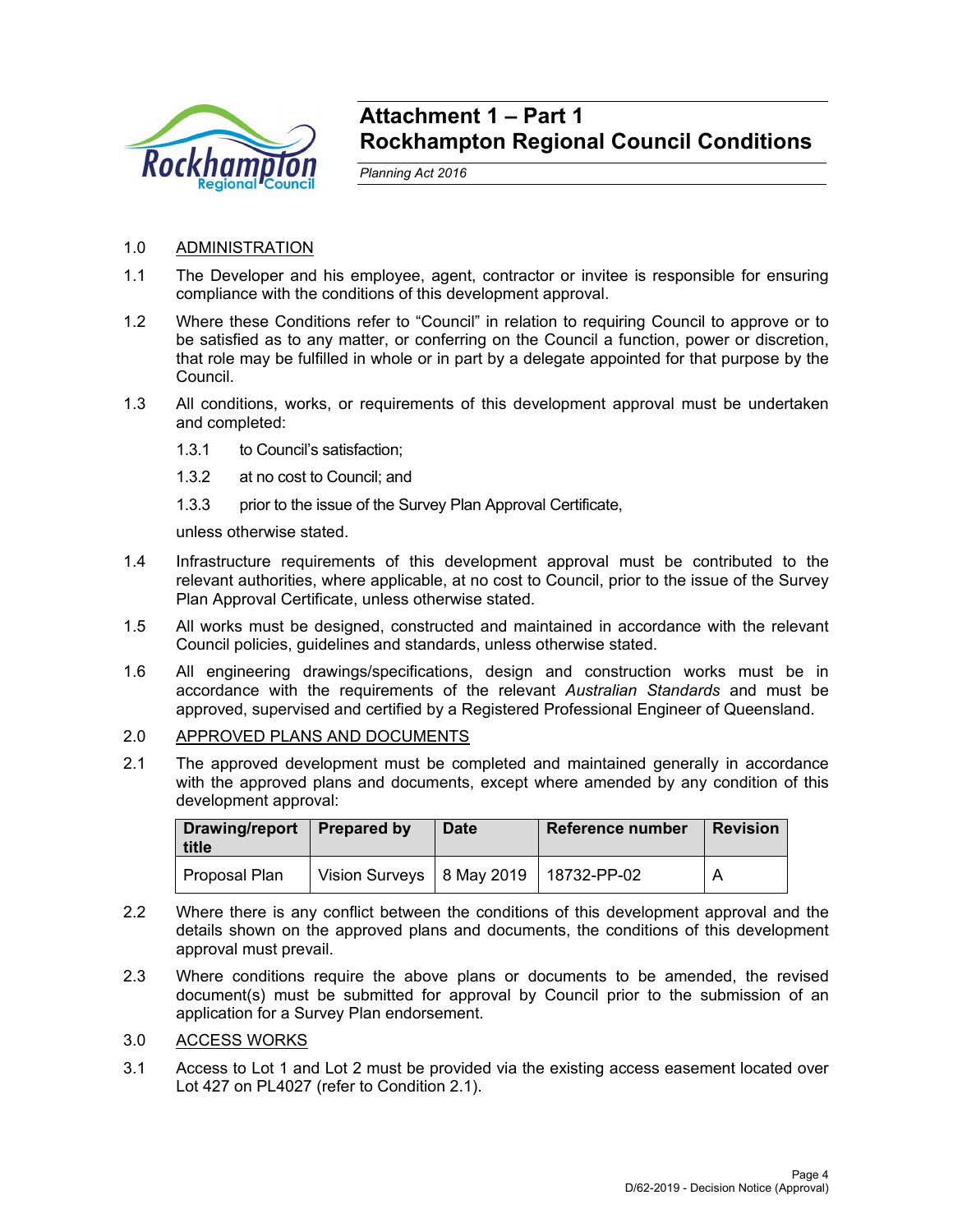# 4.0 STORMWATER WORKS

4.1 All stormwater runoff from each proposed lot must be discharged such that it must not restrict, impair or change the natural flow of runoff water or cause a nuisance or worsening to surrounding land or infrastructure.

# 5.0 SITE WORKS

- 5.1 All site works must be constructed such that they do not, at any time, in any way restrict, impair or change the natural flow of runoff water, or cause a nuisance or worsening to surrounding land or infrastructure.
- 6.0 ELECTRICITY
- 6.1 Electricity services must be provided to each lot in accordance with the standards and requirements of the relevant service provider.
- 6.2 Evidence must be provided that electricity services are available to each lot in accordance with the standards and requirements of the relevant service provider, prior to the issue of the Survey Plan Approval Certificate.

# 7.0 TELECOMMUNICATIONS

7.1 Telecommunications services must be provided to each lot in accordance with the standards and requirements of the relevant service provider.

Note: The Telecommunications Act 1997 (Commonwealth) specifies where the deployment of optical fibre and the installation of fibre-ready facilities is required.

7.2 Evidence of acceptance of the works from the relevant service provider must be provided to Council, prior to the issue of the Survey Plan Approval Certificate.

Note: This will be a letter from either:

**NBN** *a 'Certificate of Practical Completion*";

**Telstra** a "*Telecommunications Agreement/Provisioning Letter*"; or

**A Licenced Carrier** under the Telecommunications Act 1997 - *signed documentation from a Registered Professional Engineer of Queensland - electrical enginee*r.

# 8.0 ASSET MANAGEMENT

- 8.1 Any alteration necessary to electricity, telephone, water mains, sewerage mains, and/or public utility installations resulting from the development or in connection with the development, must be undertaken and completed at no cost to Council.
- 8.2 Any damage to existing stormwater, water supply and sewerage infrastructure, kerb and channel, pathway or roadway (including removal of concrete slurry from public land and Council infrastructure), that occurs while any works are being carried out in association with this development approval must be repaired at full cost to the developer. This includes the reinstatement of any existing traffic signs or pavement markings that may have been removed or damaged.

# 9.0 OPERATING PROCEDURES

9.1 All construction materials, waste, waste skips, machinery and contractors' vehicles must be located and stored or parked within the development site. Storage of materials or parking of construction machinery or contractors' vehicles must not occur within Hoppy Road.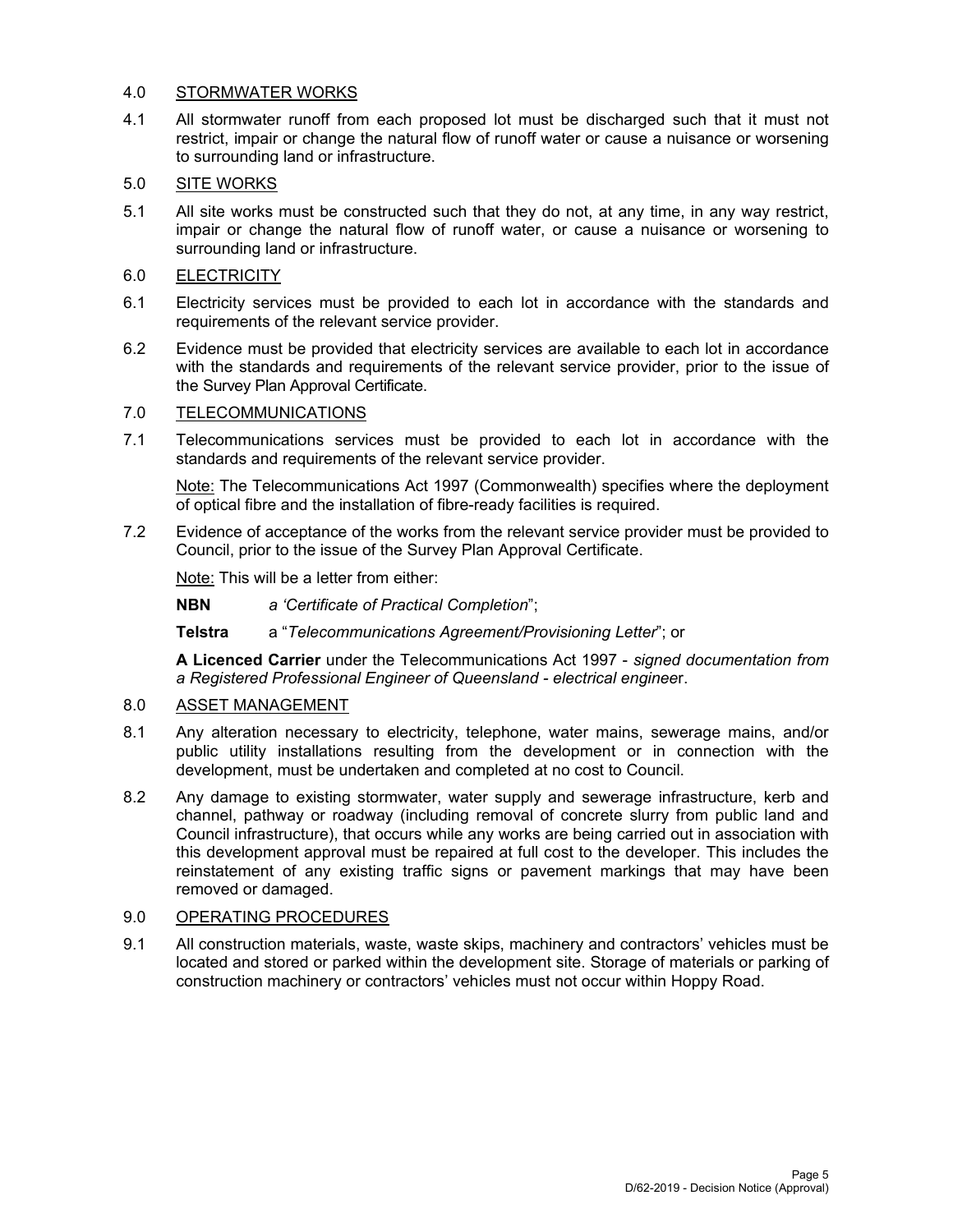## ADVISORY NOTES

## NOTE 1. Aboriginal Cultural Heritage

It is advised that under section 23 of the *Aboriginal Cultural Heritage Act 2003*, a person who carries out an activity must take all reasonable and practicable measures to ensure the activity does not harm Aboriginal cultural heritage (the "cultural heritage duty of care"). Maximum penalties for breaching the duty of care are listed in the Aboriginal cultural heritage legislation. The information on Aboriginal cultural heritage is available on the Department of Aboriginal and Torres Strait Islander and Multicultural Affairs website: www.datsima.qld.gov.au

# NOTE 2. General Environmental Duty

General environmental duty under the *Environmental Protection Act 1994* prohibits unlawful environmental nuisance caused by noise, aerosols, particles, dust, ash, fumes, light, odour or smoke beyond the boundaries of the development site during all stages of the development including earthworks, construction and operation.

# NOTE 3. General Safety Of Public During Construction

The *Work Health and Safety Act 2011* and *Manual of Uniform Traffic Control Devices* must be complied with in carrying out any construction works, and to ensure safe traffic control and safe public access in respect of works being constructed on a road.

# NOTE 4. Infrastructure Charges Notice

This application is subject to infrastructure charges in accordance with Council policies. The charges are presented on an Infrastructure Charges Notice.

# NOTE 5. Sewer and Water Services

For any future development on Lot 1 and Lot 2, each lot must be provided with on-site sewerage treatment and disposal systems along with adequate on-site water storage for domestic and fire-fighting purposes. All systems must comply with the *Queensland Plumbing and Wastewater Code, Australian Standard AS1547:2012 "On-site domestic wastewater management"* and Council Plumbing and Drainage Policies. The on-site water storage must be provided via sustainable water sources including rainwater tanks, and a bore or small dam. On-site water storage must be easily accessible having regard to pedestrian and vehicular access.

# NOTE 6. Access Works

For any future development proposed on Lots 1 and 2, the construction of access works for each lot must be in accordance with *Capricorn Municipal Development Guidelines* and *Australian Standard AS2890 "Parking facilities"*.

## NOTE 7. Rural Addressing

Council will allocate street numbering to the development in accordance with *Australian/New Zealand Standard for Rural and Urban Addressing (AS4819:2011)* at the time of issuing the Survey Plan Approval Certificate.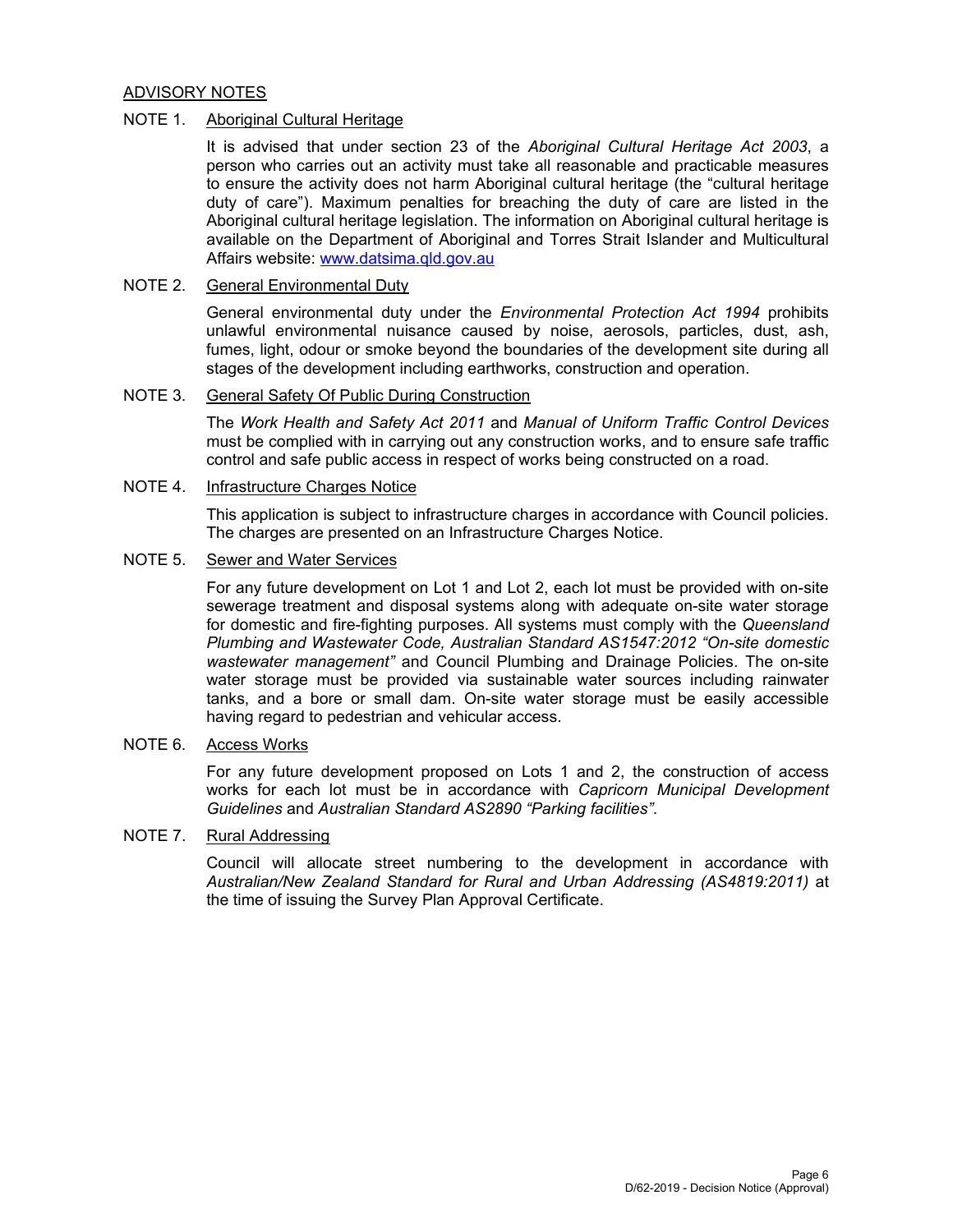

# **Attachment 2 - Appeal Rights**

*PLANNING ACT 2016*

The following is an extract from the *Planning Act 2016 (Chapter 6)*

# *Appeal rights*

#### *229 Appeals to tribunal or P&E Court*

- (1) Schedule 1 states—
	- (a) matters that may be appealed to— (i) either a tribunal or the P&E Court; or (ii) only a tribunal; or (iii) only the P&E Court; and
	- (b) the person—
		- (i) who may appeal a matter (the **appellant**); and
		- (ii) who is a respondent in an appeal of the matter; and (iii) who is a co-respondent in an appeal of the matter; and
		- (iv) who may elect to be a co-respondent in an appeal of the matter.
- (2) An appellant may start an appeal within the appeal period.
- (3) The **appeal period** is—
	- (a) for an appeal by a building advisory agency—10 business days after a decision notice for the decision is given to the agency or
	- (b) for an appeal against a deemed refusal—at any time after the deemed refusal happens; or
	- (c) for an appeal against a decision of the Minister, under chapter 7, part 4, to register premises or to renew the registration of premises—20 business days after a notice is published under section 269(3)(a) or (4); or
	- (d) for an appeal against an infrastructure charges notice— 20 business days after the infrastructure charges notice is given to the person; or
	- (e) for an appeal about a deemed approval of a development application for which a decision notice has not been given—30 business days after the applicant gives the deemed approval notice to the assessment manager; or
	- (f) for any other appeal—20 business days after a notice of the decision for the matter, including an enforcement notice, is given to the person.

#### Note—

See the P&E Court Act for the court's power to extend the appeal period.

- (4) Each respondent and co-respondent for an appeal may be heard in the appeal.
- (5) If an appeal is only about a referral agency's response, the assessment manager may apply to the tribunal or P&E Court to withdraw from the appeal.
- (6) To remove any doubt, it is declared that an appeal against an infrastructure charges notice must not be about— (a) the adopted charge itself; or
	- (b) for a decision about an offset or refund—
		- (i) the establishment cost of trunk infrastructure identified in a LGIP; or
		- (ii) the cost of infrastructure decided using the method
	- included in the local government's charges resolution.

# **230 Notice of appeal**

- (1) An appellant starts an appeal by lodging, with the registrar of the tribunal or P&E Court, a notice of appeal that— (a) is in the approved form; and
	- (b) succinctly states the grounds of the appeal.
- (2) The notice of appeal must be accompanied by the required fee.
- (3) The appellant or, for an appeal to a tribunal, the registrar must, within the service period, give a copy of the notice of appeal to—
- (a) the respondent for the appeal; and
- (b) each co-respondent for the appeal; and
- (c) for an appeal about a development application under schedule 1, table 1, item 1—each principal submitter for the development application; and
- (d) for an appeal about a change application under schedule 1, table 1, item 2—each principal submitter for the change application; and
- (e) each person who may elect to become a co-respondent for the appeal, other than an eligible submitter who is not a principal submitter in an appeal under paragraph (c) or (d); and
- (f) for an appeal to the P&E Court—the chief executive; and
- (g) for an appeal to a tribunal under another Act—any other person who the registrar considers appropriate.
- (4) The **service period** is—
	- (a) if a submitter or advice agency started the appeal in the P&E Court-2 business days after the appeal is started; or
	- (b) otherwise—10 business days after the appeal is started.
- (5) A notice of appeal given to a person who may elect to be a co-respondent must state the effect of subsection
- (6) A person elects to be a co-respondent by filing a notice of election, in the approved form, within 10 business days
	- after the notice of appeal is given to the person*.*
- **231 Other appeals**
- (1) Subject to this chapter, schedule 1 and the P&E Court Act, unless the Supreme Court decides a decision or other matter under this Act is affected by jurisdictional error, the decision or matter is non-appealable.
- (2) The Judicial Review Act 1991, part 5 applies to the decision or matter to the extent it is affected by jurisdictional error.
- (3) A person who, but for subsection (1) could have made an application under the Judicial Review Act 1991 in relation to the decision or matter, may apply under part 4 of that Act for a statement of reasons in relation to the decision or matter.
- (4) In this section— **decision** includes—
	- (a) conduct engaged in for the purpose of making a decision; and
	- (b) other conduct that relates to the making of a decision; and
	- (c) the making of a decision or the failure to make a decision; and
	- (d) a purported decision; and
	- (e) a deemed refusal.

**non-appealable**, for a decision or matter, means the decision or matter—

- (a) is final and conclusive; and
- (b) may not be challenged, appealed against, reviewed, quashed, set aside or called into question in any other way under the Judicial Review Act 1991 or otherwise, whether by the Supreme Court, another court, a tribunal or another entity; and
- (c) is not subject to any declaratory, injunctive or other order of the Supreme Court, another court, a tribunal or another entity on any ground.

#### **232 Rules of the P&E Court**

- (1) A person who is appealing to the P&E Court must comply with the rules of the court that apply to the appeal.
- (2) However, the P&E Court may hear and decide an appeal even if the person has not complied with rules of the P&E Court.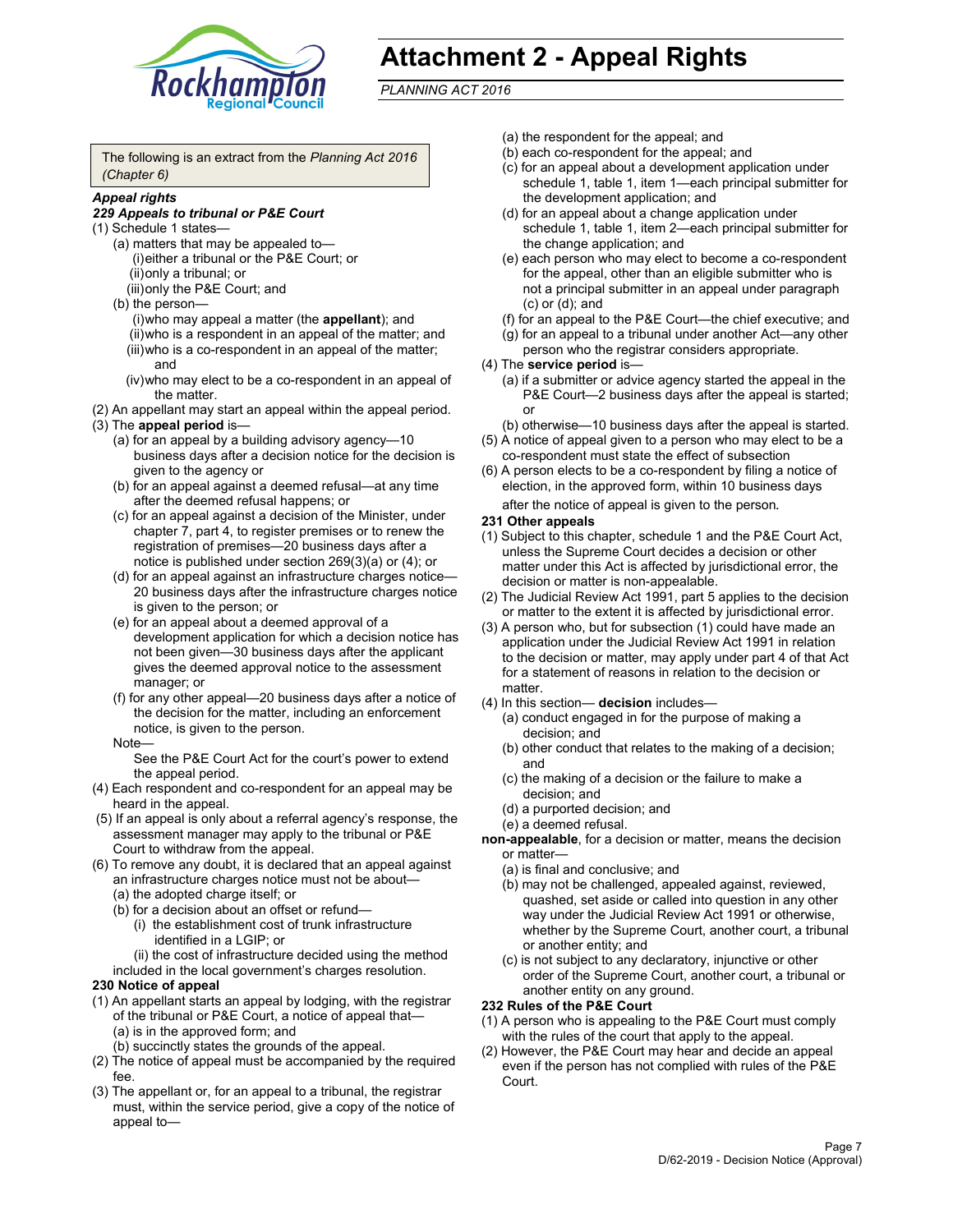

# **Appeal Rights**

*PLANNING ACT 2016*

# **Schedule 1**

# **Appeals section 229**

#### **1 Appeal rights and parties to appeals**

- (1) Table 1 states the matters that may be appealed to—(a) the P&E court; or (b) a tribunal.
- (2) However, table 1 applies to a tribunal only if the matter involves—
	- (a) the refusal, or deemed refusal of a development application, for—
	- (i) a material change of use for a classified building; or
	- (ii) operational work associated with building work, a retaining wall, or a tennis court; or
	- (b) a provision of a development approval for—
	- (i) a material change of use for a classified building; or
- (ii) operational work associated with building work, a retaining wall, or a tennis court; or
	- (c) if a development permit was applied for—the decision to give a preliminary approval for— (i) a material change of use for a classified building; or
	- (ii) operational work associated with building work, a retaining wall, or a tennis court; or
	- (d) a development condition if—
		- (i) the development approval is only for a material change of use that involves the use of a building classified under the Building Code as a class 2 building; and
		- (ii) the building is, or is proposed to be, not more than 3 storeys; and
		- (iii) the proposed development is for not more than 60 sole-occupancy units; or
	- (e) a decision for, or a deemed refusal of, an extension application for a development approval that is only for a material change of use of a classified building; or
	- (f) a decision for, or a deemed refusal of, a change application for a development approval that is only for a material change of use of a classified building; or
	- (g) a matter under this Act, to the extent the matter relates to—
		- (i) the Building Act, other than a matter under that Act that may or must be decided by the Queensland Building and Construction Commission; or
		- (ii) the Plumbing and Drainage Act, part 4 or 5; or
	- (h) a decision to give an enforcement notice in relation to a matter under paragraphs (a) to (g); or
	- (i) a decision to give an infrastructure charges notice; or
	- (j) the refusal, or deemed refusal, of a conversion application; or
	- (k) a matter that, under another Act, may be appealed to the tribunal; or
	- (l) a matter prescribed by regulation.
- (3) Also, table 1 does not apply to a tribunal if the matter
	- involves—
		- (a) for a matter in subsection  $(2)(a)$  to  $(d)$ 
			- (i) a development approval for which the development application required impact assessment; and
			- (ii) a development approval in relation to which the assessment manager received a properly made submission for the development application; or
	- (b) a provision of a development approval about the identification or inclusion, under a variation approval, of a matter for the development.
- (4) Table 2 states the matters that may be appealed only to the P&E Court.
- (5) Table 3 states the matters that may be appealed only to the tribunal.
- (6) In each table—
	- (a) column 1 states the appellant in the appeal; and
	- (b) column 2 states the respondent in the appeal; and
	- (c) column 3 states the co-respondent (if any) in the appeal; and
	- (d) column 4 states the co-respondents by election (if any) in the appeal.
- (7) If the chief executive receives a notice of appeal under section 230(3)(f), the chief executive may elect to be a corespondent in the appeal.

|                                                                                                                                                                                                                                                                                                                                                | Table 1<br>Appeals to the P&E Court and, for certain matters, to a tribunal |                                         |                                                       |  |  |  |
|------------------------------------------------------------------------------------------------------------------------------------------------------------------------------------------------------------------------------------------------------------------------------------------------------------------------------------------------|-----------------------------------------------------------------------------|-----------------------------------------|-------------------------------------------------------|--|--|--|
| 1. Development applications<br>An appeal may be made against-<br>(a) the refusal of all or part of the development application; or<br>(b) the deemed refusal of the development application; or<br>(c) a provision of the development approval; or<br>(d) if a development permit was applied for-the decision to give a preliminary approval. |                                                                             |                                         |                                                       |  |  |  |
| Column 1                                                                                                                                                                                                                                                                                                                                       | Column 3<br>Column 4<br>Column 2                                            |                                         |                                                       |  |  |  |
| Appellant                                                                                                                                                                                                                                                                                                                                      | Respondent                                                                  | Co-respondent                           | Co-respondent by election                             |  |  |  |
|                                                                                                                                                                                                                                                                                                                                                |                                                                             | $(if$ any)                              | $($ if any $)$                                        |  |  |  |
| The applicant                                                                                                                                                                                                                                                                                                                                  | The assessment<br>manager                                                   | If the appeal is about<br>a concurrence | 1 A concurrence agency that is<br>not a co-respondent |  |  |  |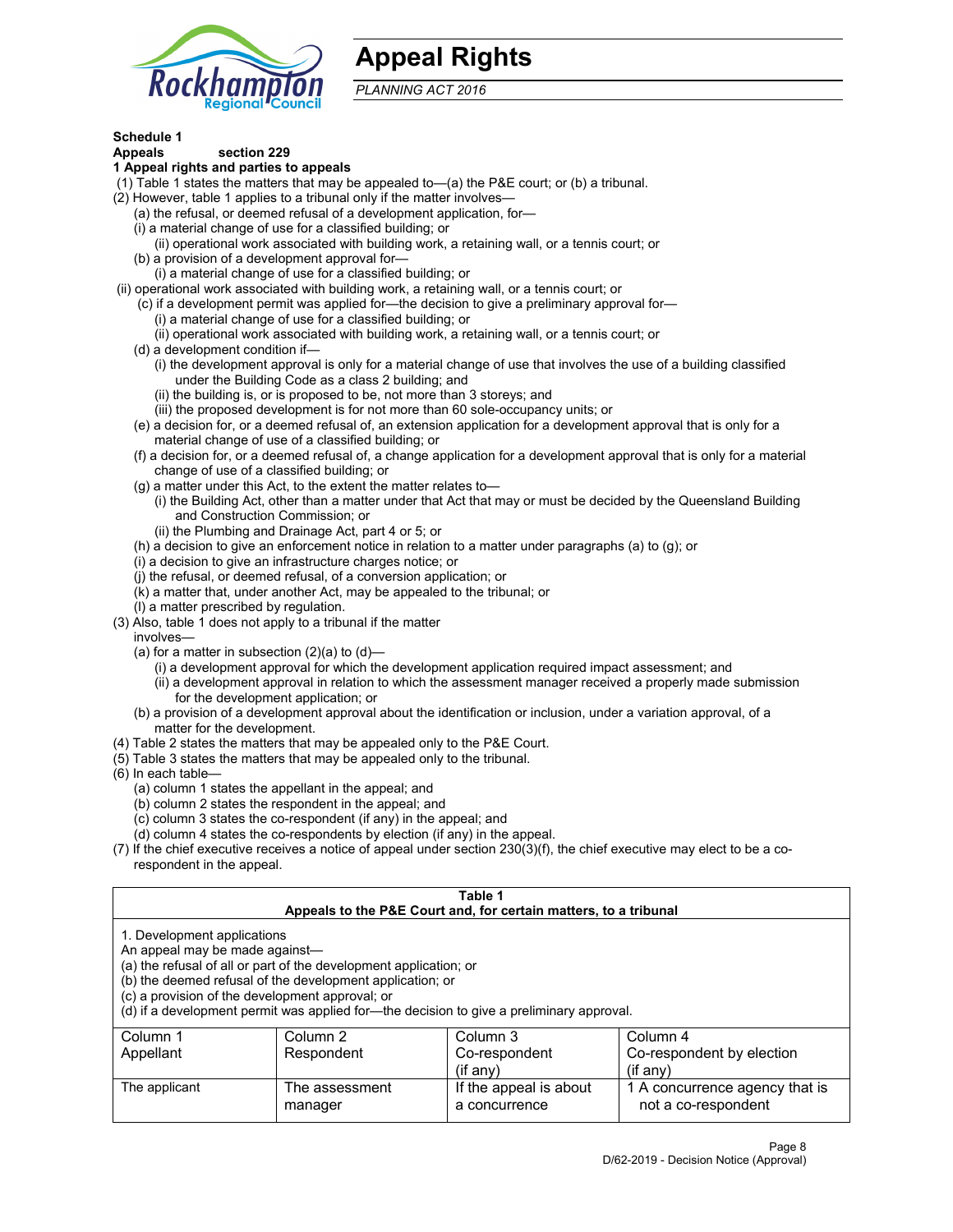| Table 1<br>Appeals to the P&E Court and, for certain matters, to a tribunal                                                                                                                             |                                                                                                                               |                                                                 |                                                                                                                                                                                                                                                                                                                                                 |  |
|---------------------------------------------------------------------------------------------------------------------------------------------------------------------------------------------------------|-------------------------------------------------------------------------------------------------------------------------------|-----------------------------------------------------------------|-------------------------------------------------------------------------------------------------------------------------------------------------------------------------------------------------------------------------------------------------------------------------------------------------------------------------------------------------|--|
| 2. Change applications<br>An appeal may be made against-<br>(b) a deemed refusal of a change application.                                                                                               |                                                                                                                               | agency's referral<br>response-the<br>concurrence agency         | 2 If a chosen Assessment<br>manager is the respondent-<br>the prescribed assessment<br>manager<br>3 Any eligible advice agency for<br>the application<br>4 Any eligible submitter for the<br>application<br>(a) a responsible entity's decision for a change application, other than a decision made by the P&E court; or                       |  |
| Column 1<br>Appellant                                                                                                                                                                                   | Column <sub>2</sub><br>Respondent                                                                                             | Column 3<br>Co-respondent<br>(if any)                           | Column 4<br>Co-respondent by election<br>(if any)                                                                                                                                                                                                                                                                                               |  |
| 1 The applicant<br>2 If the responsible<br>entity is the<br>assessment<br>manager-an<br>affected entity that<br>gave a pre-request<br>notice or response<br>notice                                      | The responsible<br>entity                                                                                                     | If an affected entity<br>starts the appeal-the<br>applicant     | 1 A concurrence agency for the<br>development application<br>2 If a chosen assessment<br>manager is the respondent-<br>the prescribed assessment<br>manager<br>3 A private certifier for the<br>development application<br>4 Any eligible advice agency for<br>the change application<br>5 Any eligible submitter for the<br>change application |  |
| 3. Extension applications<br>An appeal may be made against-                                                                                                                                             | (a) the assessment manager's decision about an extension application; or<br>(b) a deemed refusal of an extension application. |                                                                 |                                                                                                                                                                                                                                                                                                                                                 |  |
| Column 1<br>Appellant                                                                                                                                                                                   | Column <sub>2</sub><br>Respondent                                                                                             | Column 3<br>Co-respondent<br>(if any)                           | Column 4<br>Co-respondent by election<br>(if any)                                                                                                                                                                                                                                                                                               |  |
| 1 The applicant<br>1<br>For a matter other<br>2<br>than a deemed<br>refusal of an<br>extension<br>application $-$ a<br>concurrence<br>agency, other than<br>the chief executive,<br>for the application | The assessment<br>manager                                                                                                     | If a concurrence<br>agency starts the<br>appeal - the applicant | If a chosen assessment<br>manager is the respondent - the<br>prescribed assessment manager                                                                                                                                                                                                                                                      |  |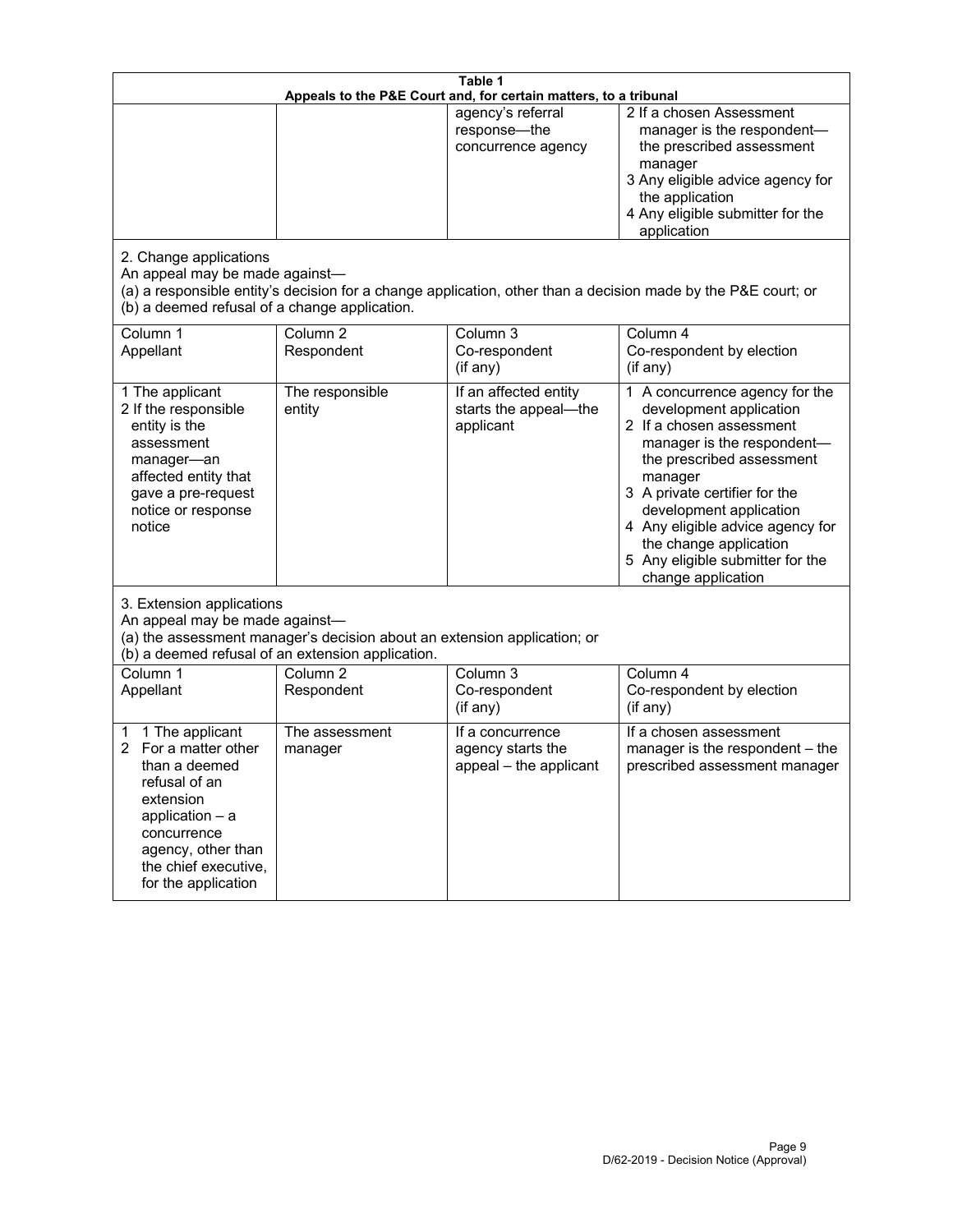#### **Table 1 Appeals to the P&E Court and, for certain matters, to a tribunal**

4. Infrastructure charges notices

An appeal may be made against an infrastructure charges notice on 1 or more of the following grounds

- a) The notice involved an error relating to
	- (i) The application of the relevant adopted charge; or

Examples of errors in applying an adopted charge –

- The incorrect application of gross floor area for a non-residential development
- Applying an incorrect 'use category', under a regulation, to the development
	- (i) The working out of extra demands, for section 120; or
	- (ii) An offset or refund; or
- b) The was no decision about an offset or refund; or
- c) If the infrastructure charges notice states a refund will be given the timing for giving the refund; or
- d) The amount of the charge is so unreasonable that no reasonable relevant local government could have imposed the amount.

| Column 1<br>Appellant                                    | Column 2<br>Respondent                                                    | Column 3<br>Co-respondent<br>$($ if any $)$ | Column 4<br>Co-respondent by election<br>$($ if any $)$ |
|----------------------------------------------------------|---------------------------------------------------------------------------|---------------------------------------------|---------------------------------------------------------|
| The person given the<br>Infrastructure charges<br>notice | The local government<br>that gave the<br>infrastructure charges<br>notice |                                             |                                                         |

5. Conversion applications

An appeal may be made against—

(a) the refusal of a conversion application; or

(b) a deemed refusal of a conversion application.

| Column 1      | Column 2                | Column 3       | Column 4                  |
|---------------|-------------------------|----------------|---------------------------|
| Appellant     | Respondent              | Co-respondent  | Co-respondent by election |
|               |                         | $($ if any $)$ | $($ if any $)$            |
|               |                         |                |                           |
| The applicant | The local government    |                |                           |
|               | to which the conversion |                |                           |
|               | application was made    |                |                           |

6. Enforcement notices

An appeal may be made against the decision to give an enforcement notice.

| Column 1<br>Appellant                      | Column 2<br>Respondent       | Column 3<br>Co-respondent<br>(if any) | Column 4<br>Co-respondent by election<br>$($ if any $)$                                                                                                                    |
|--------------------------------------------|------------------------------|---------------------------------------|----------------------------------------------------------------------------------------------------------------------------------------------------------------------------|
| The person given the<br>enforcement notice | The enforcement<br>authority |                                       | If the enforcement authority is<br>not the local government for<br>the premises in relation to which<br>the offence is alleged to have<br>happened-the local<br>government |

| Table 2<br>Appeals to the P&E Court only                                                                                                                                                                                                         |                                                           |                             |                                             |  |
|--------------------------------------------------------------------------------------------------------------------------------------------------------------------------------------------------------------------------------------------------|-----------------------------------------------------------|-----------------------------|---------------------------------------------|--|
| 1. Appeals from tribunal<br>An appeal may be made against a decision of a tribunal, other than a decision under<br>section 252, on the ground of-<br>(a) an error or mistake in law on the part of the tribunal; or<br>(b) jurisdictional error. |                                                           |                             |                                             |  |
| Column 1                                                                                                                                                                                                                                         | Column 2                                                  | Column 3                    | Column 4                                    |  |
| Appellant                                                                                                                                                                                                                                        | Respondent                                                | Co-respondent<br>$(if$ any) | Co-respondent by election<br>$($ if any $)$ |  |
| A party to the<br>proceedings for the<br>decision                                                                                                                                                                                                | The other party to the<br>proceedings for the<br>decision |                             |                                             |  |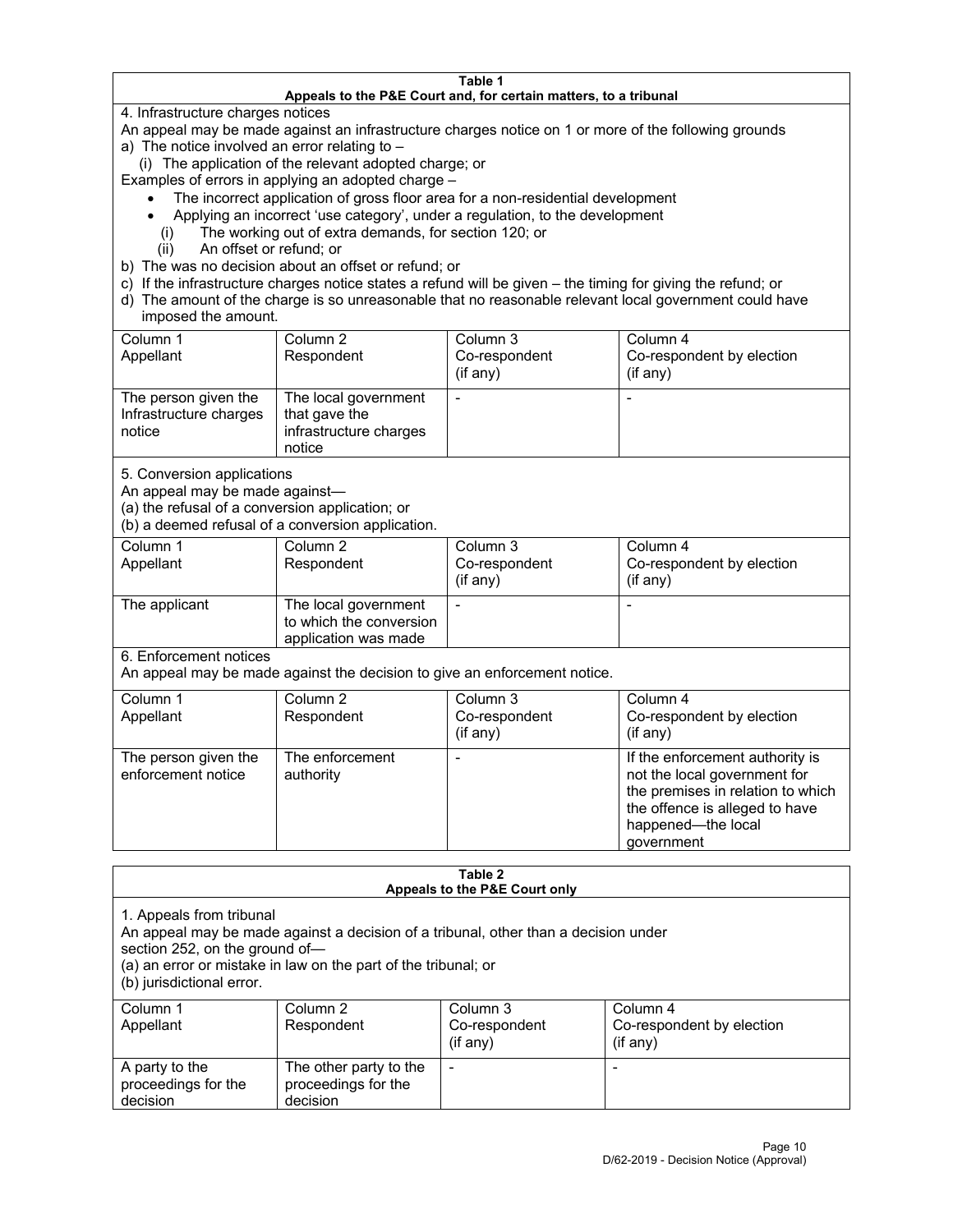#### **Table 2 Appeals to the P&E Court only**

2. Eligible submitter appeals

An appeal may be made against the decision to give a development approval, or an approval for a change application, to the extent that the decision relates to—

(a) any part of the development application for the development approval that required impact assessment; or (b) a variation request.

| Column 1<br>Appellant                                                                                                                                                                                                                                                                                                                                                                                              | Column <sub>2</sub><br>Respondent                                                                                          | Column 3<br>Co-respondent                                                                                               | Column <sub>4</sub><br>Co-respondent by election     |
|--------------------------------------------------------------------------------------------------------------------------------------------------------------------------------------------------------------------------------------------------------------------------------------------------------------------------------------------------------------------------------------------------------------------|----------------------------------------------------------------------------------------------------------------------------|-------------------------------------------------------------------------------------------------------------------------|------------------------------------------------------|
|                                                                                                                                                                                                                                                                                                                                                                                                                    |                                                                                                                            | $($ if any $)$                                                                                                          | (if any)                                             |
| 1 For a development<br>application-an<br>eligible submitter for<br>the development<br>application<br>2 For a change<br>application-an<br>eligible submitter for<br>the change<br>application                                                                                                                                                                                                                       | 1 For a development<br>application-the<br>assessment<br>manager<br>2 For a change<br>application-the<br>responsible entity | 1 The applicant<br>2 If the appeal is<br>about a concurrence<br>agency's referral<br>response-the<br>concurrence agency | Another eligible<br>submitter for the<br>application |
| 3. Eligible submitter and eligible advice agency appeals<br>An appeal may be made against a provision of a development approval, or failure to<br>include a provision in the development approval, to the extent the matter relates to-<br>(a) any part of the development application or the change application, for the development approval, that<br>required impact assessment; or<br>(b) a variation request. |                                                                                                                            |                                                                                                                         |                                                      |
| Column 1<br>Appellant                                                                                                                                                                                                                                                                                                                                                                                              | Column <sub>2</sub><br>Respondent                                                                                          | Column 3<br>Co-respondent<br>(if any)                                                                                   | Column 4<br>Co-respondent by election<br>(if any)    |
| 1 For a development<br>application-an<br>eligible submitter for<br>the development<br>application<br>2 For a change<br>application-an<br>eligible submitter for<br>the change<br>application<br>3 An eligible advice<br>agency for the<br>development<br>application or<br>change application                                                                                                                      | 1 For a development<br>application-the<br>assessment<br>manager<br>2 For a change<br>application-the<br>responsible entity | 1 The applicant<br>2 If the appeal is<br>about a concurrence<br>agency's referral<br>response-the<br>concurrence agency | Another eligible submitter for the<br>application    |
| 4. Compensation claims<br>An appeal may be made against-<br>(a) a decision under section 32 about a compensation claim; or<br>(b) a decision under section 265 about a claim for compensation; or<br>(c) a deemed refusal of a claim under paragraph (a) or (b).                                                                                                                                                   |                                                                                                                            |                                                                                                                         |                                                      |
| Column 1<br>Appellant                                                                                                                                                                                                                                                                                                                                                                                              | Column <sub>2</sub><br>Respondent                                                                                          | Column 3<br>Co-respondent<br>(if any)                                                                                   | Column 4<br>Co-respondent by election<br>(if any)    |
| A person dissatisfied<br>with the decision                                                                                                                                                                                                                                                                                                                                                                         | The local<br>government to which<br>the claim was made                                                                     |                                                                                                                         |                                                      |
| 5. Registered premises                                                                                                                                                                                                                                                                                                                                                                                             |                                                                                                                            |                                                                                                                         |                                                      |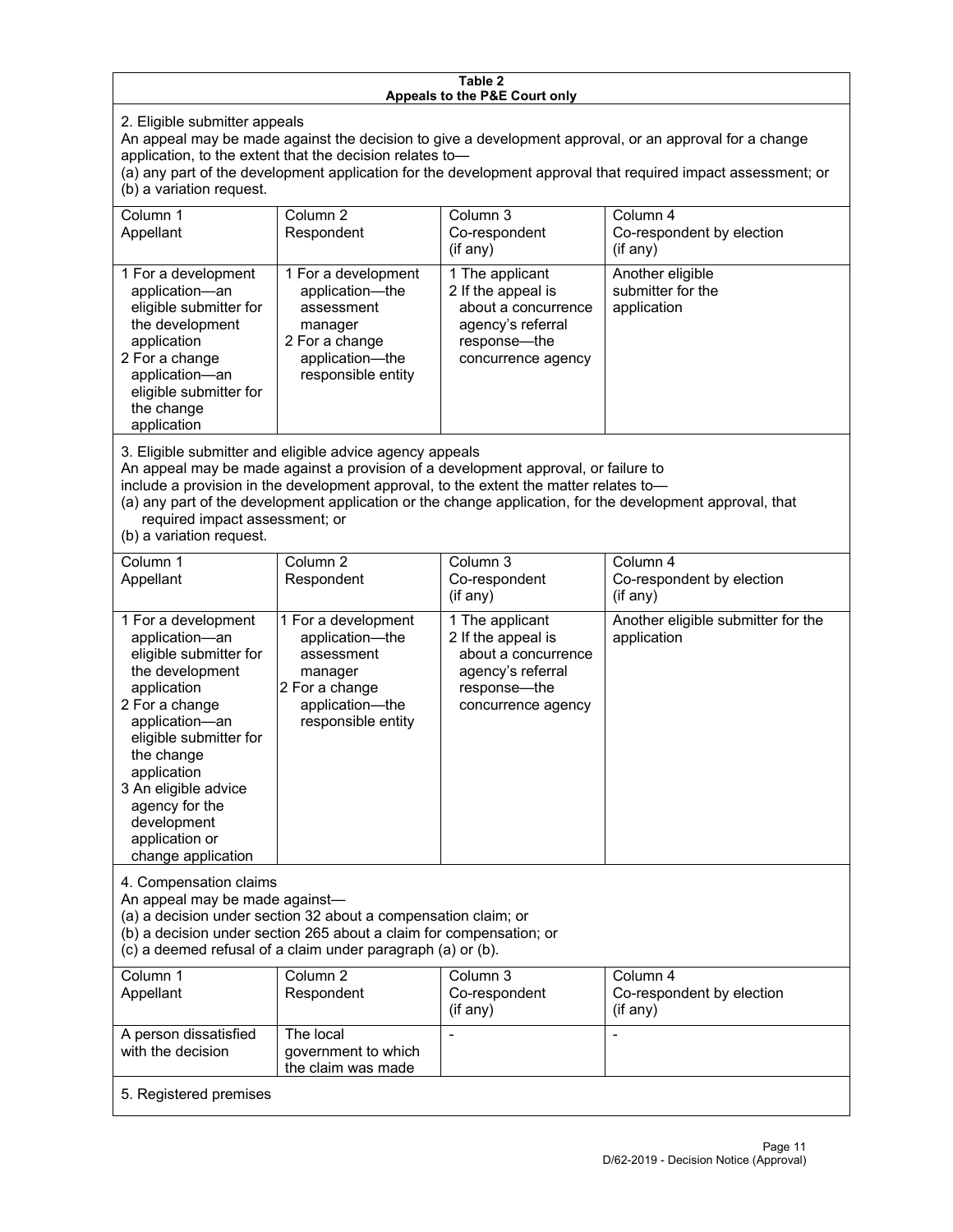| Table 2                                                                                                                                                                                                                                                                                                              |                                   |                                                  |                                                                                                                                                                             |  |
|----------------------------------------------------------------------------------------------------------------------------------------------------------------------------------------------------------------------------------------------------------------------------------------------------------------------|-----------------------------------|--------------------------------------------------|-----------------------------------------------------------------------------------------------------------------------------------------------------------------------------|--|
| Appeals to the P&E Court only<br>An appeal may be made against a decision of the Minister under chapter 7, part 4.                                                                                                                                                                                                   |                                   |                                                  |                                                                                                                                                                             |  |
|                                                                                                                                                                                                                                                                                                                      |                                   |                                                  |                                                                                                                                                                             |  |
| Column 1<br>Appellant                                                                                                                                                                                                                                                                                                | Column <sub>2</sub><br>Respondent | Column <sub>3</sub><br>Co-respondent<br>(if any) | Column 4<br>Co-respondent by election<br>(if any)                                                                                                                           |  |
| 1 A person given a<br>decision notice about<br>the decision<br>2 If the decision is to<br>register premises or<br>renew the<br>registration of<br>premises-an owner<br>or occupier of<br>premises in the<br>affected area for the<br>registered premises<br>who is dissatisfied<br>with the decision                 | The Minister                      |                                                  | If an owner or occupier starts the<br>appeal – the owner of the<br>registered premises                                                                                      |  |
| 6. Local laws<br>An appeal may be made against a decision of a local government, or conditions applied,<br>under a local law about-<br>(a) the use of premises, other than a use that is the natural and ordinary consequence of prohibited<br>development; or<br>(b) the erection of a building or other structure. |                                   |                                                  |                                                                                                                                                                             |  |
| Column 1<br>Appellant                                                                                                                                                                                                                                                                                                | Column <sub>2</sub><br>Respondent | Column $3$<br>Co-respondent<br>(if any)          | Column 4<br>Co-respondent by election<br>(if any)                                                                                                                           |  |
| A person who-<br>(a) applied for the<br>decision; and<br>(b) is dissatisfied with<br>the decision or<br>conditions.                                                                                                                                                                                                  | The local government              |                                                  |                                                                                                                                                                             |  |
|                                                                                                                                                                                                                                                                                                                      |                                   | Table 3                                          |                                                                                                                                                                             |  |
| Appeals to the tribunal only<br>1. Building advisory agency appeals<br>An appeal may be made against giving a development approval for building work to the extent the building<br>work required code assessment against the building assessment provisions.                                                         |                                   |                                                  |                                                                                                                                                                             |  |
| Column 1<br>Appellant                                                                                                                                                                                                                                                                                                | Column <sub>2</sub><br>Respondent | Column 3<br>Co-respondent<br>(if any)            | Column 4<br>Co-respondent by election<br>(if any)                                                                                                                           |  |
| A building advisory<br>agency for the<br>development application<br>related to the approval                                                                                                                                                                                                                          | The assessment<br>manager         | The applicant                                    | 1 A concurrence agency for the<br>development application<br>related to the approval<br>2 A private certifier for the<br>development application<br>related to the approval |  |
| 3. Certain decisions under the Building Act and the Plumbing and Drainage Act<br>An appeal may be made against a decision under-<br>(a) the Building Act, other than a decision made by the Queensland Building and Construction Commission; or<br>(b) the Plumbing and Drainage Act, part 4 or 5.                   |                                   |                                                  |                                                                                                                                                                             |  |
| Column 1<br>Appellant                                                                                                                                                                                                                                                                                                | Column <sub>2</sub><br>Respondent | Column 3<br>Co-respondent<br>(if any)            | Column 4<br>Co-respondent by election<br>(if any)                                                                                                                           |  |